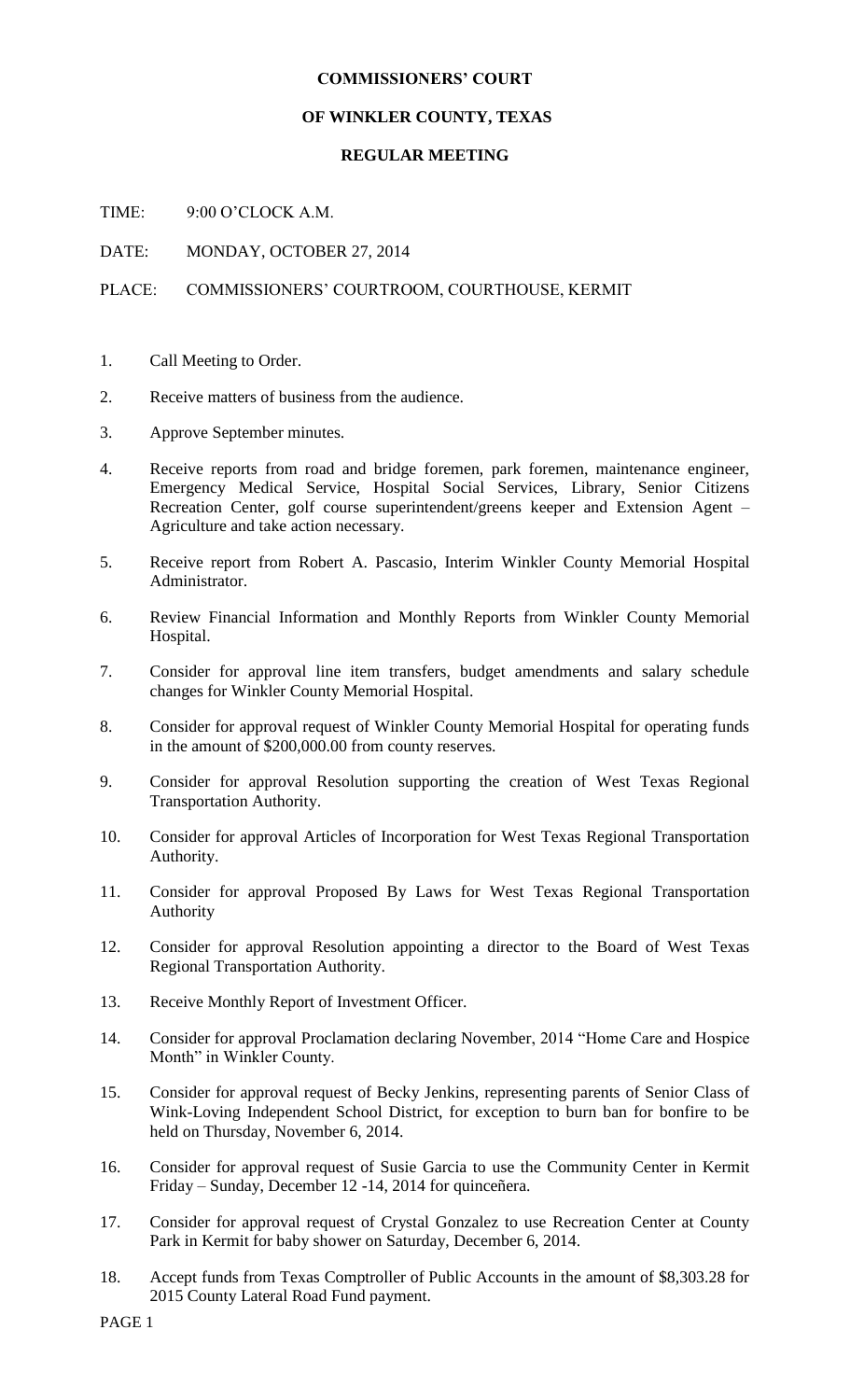- 19. Accept anonymous donation of \$1,100.00 to purchase two breathalyzers for Winkler County Sheriff's Office.
- 20. Accept funds from Texas Association of Counties Risk Management in the amount of \$7,267.50 for repairs on 2001 Ford Truck VIN 3302-APD-2013-6830-001.
- 21. Consider for approval the following Pipeline Construction and Indemnity Contracts between Winkler County and Plains Pipeline, L.P.:
	- a. County Road 206 (south crossing);
	- b. County Road 206 (north crossing);
	- c. County Road 211;
	- d. County Road 205;
	- e. County Road 202;
	- f. County Road 201 (east crossing);
	- g. North Pyote Street; and
	- h. County Road 201 (west crossing).
- 22. Consider for approval the following Pipeline Construction and Indemnity Contracts between Winkler County and Plains Pipeline, L.P. (Blacktip Loop Project);
	- a. County Road 201 (Section 31);
	- b. County Road 201 (Section 30);
	- c. County Road 202; and
	- d. County Road 205.
- 23. Consider for approval Request to Construct Access Driveway Facilities on Winkler County Right of Way by Apache Corporation for County Road 404.
- 24. Consider for approval request of District Clerk to accept quote of KOFILE Preservation in the amount of \$225,210.00, to be paid \$125,210.00 from committed funds and \$100,000.00 from budgeted 2015 capital expenditure funds, to initiate District Clerk's preservation and records management program.
- 25. Consider for approval payment in the amount of \$2,911.43 to Kermit Volunteer Fire Department to reimburse for cost to rig up and paint new grass rig and add rear light bars to current grass rigs from budgeted funds.
- 26. Consider for approval payment in the amount of \$7,455.00 to Petro Communications, Inc. for repeater for Kermit Volunteer Fire Department from budgeted radio funds and budgeted Kermit Volunteer Fire Department funds.
- 27. Consider for approval payment in the amount of \$4,215.00 to Petro Communications, Inc. for control station radio at the Winkler County EMS station from budgeted funds.
- 28. Consider for approval payment in the amount of \$62,719.50 to Petro Communications, Inc. for console at Kermit Police Department from committed reserve funds.
- 29. Consider for approval payment in the amount of \$2,000.00 to Permian Basin Regional Planning Commission for fiscal year 2014-2015 dues from budgeted funds.
- 30. Discuss Christmas float and courthouse decorations and take action necessary.
- 31. Receive monthly report of County Treasurer.

#### 10:00 a.m.

\_\_\_\_\_\_\_\_\_\_\_\_\_\_\_\_\_\_\_\_\_\_

\_\_\_\_\_\_\_\_\_\_\_\_\_\_\_\_\_\_\_\_\_\_\_

<sup>32.</sup> Close bidding and award bid for golf cart space at Winkler County Golf Course.